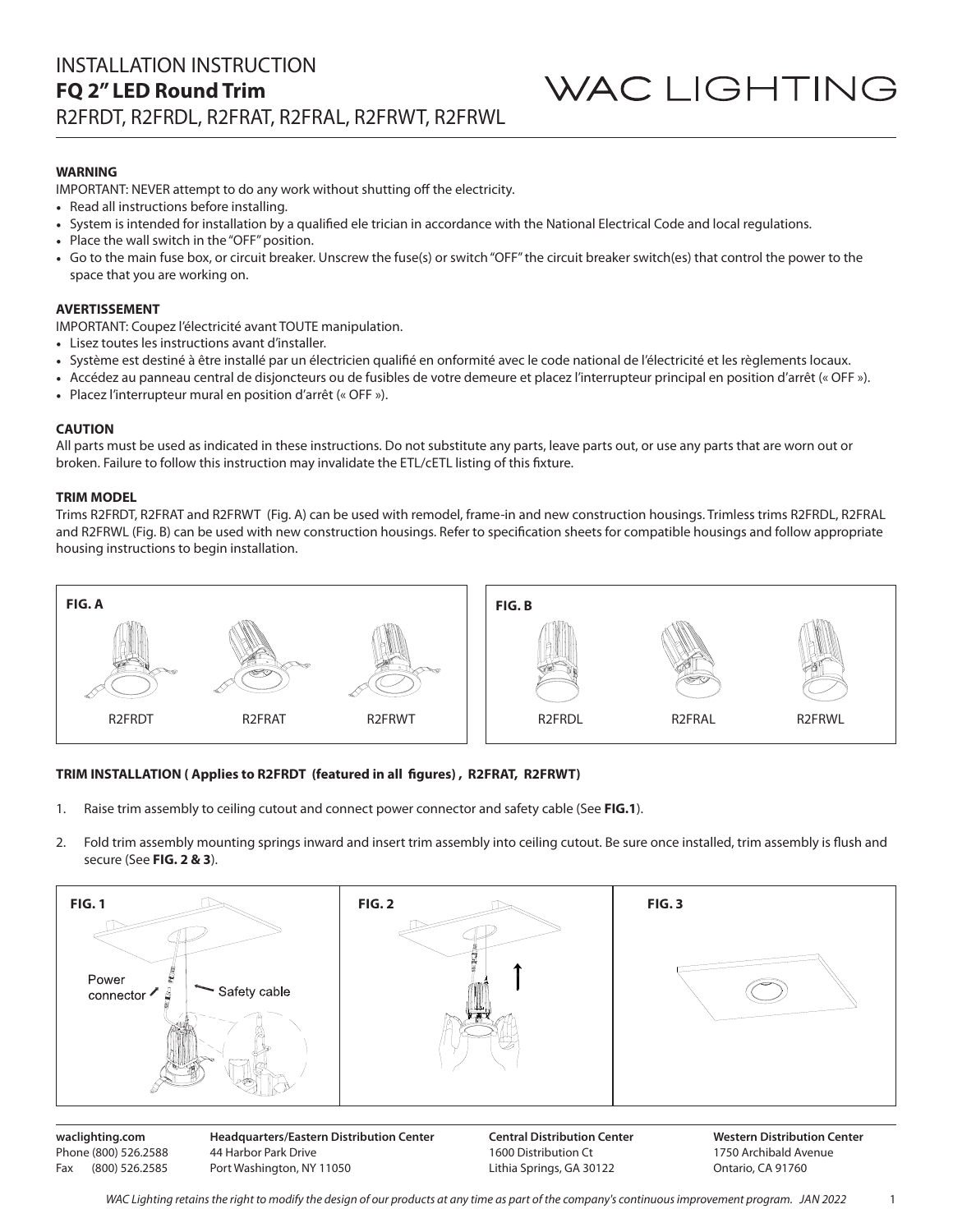#### **TRIMLESS TRIM INSTALLATION ( Applies to R2FRDL ( featured in all figures ) , R2FRAL, R2FRWL )**

- 1. Raise trim assembly to ceiling cutout and connect power connector and safety cable (See **FIG.4**).
- 2. Insert trim assembly into ceiling spackle ring and engage the trim with spackle ring properly and flush to the ceiling (See **FIG. 5, 6**).



#### **REFLECTOR REPLACEMENT AND ACCESSORY INSTALLATION**

- 1. Remove heatsink from trim assembly ( See **FIG.7** ).
- 2. Select the replacement reflector ( See **FIG.8** ).
- 3. Insert replacement reflector to LED holder.
- 4. Place one accessory into the trim opening (optional) (See **FIG. 8, 9**).
- 5. Reinstall heatsink and trim assembly .



**waclighting.com** Phone (800) 526.2588 Fax (800) 526.2585 **Headquarters/Eastern Distribution Center** 44 Harbor Park Drive Port Washington, NY 11050

**Central Distribution Center** 1600 Distribution Ct Lithia Springs, GA 30122

**Western Distribution Center**  1750 Archibald Avenue Ontario, CA 91760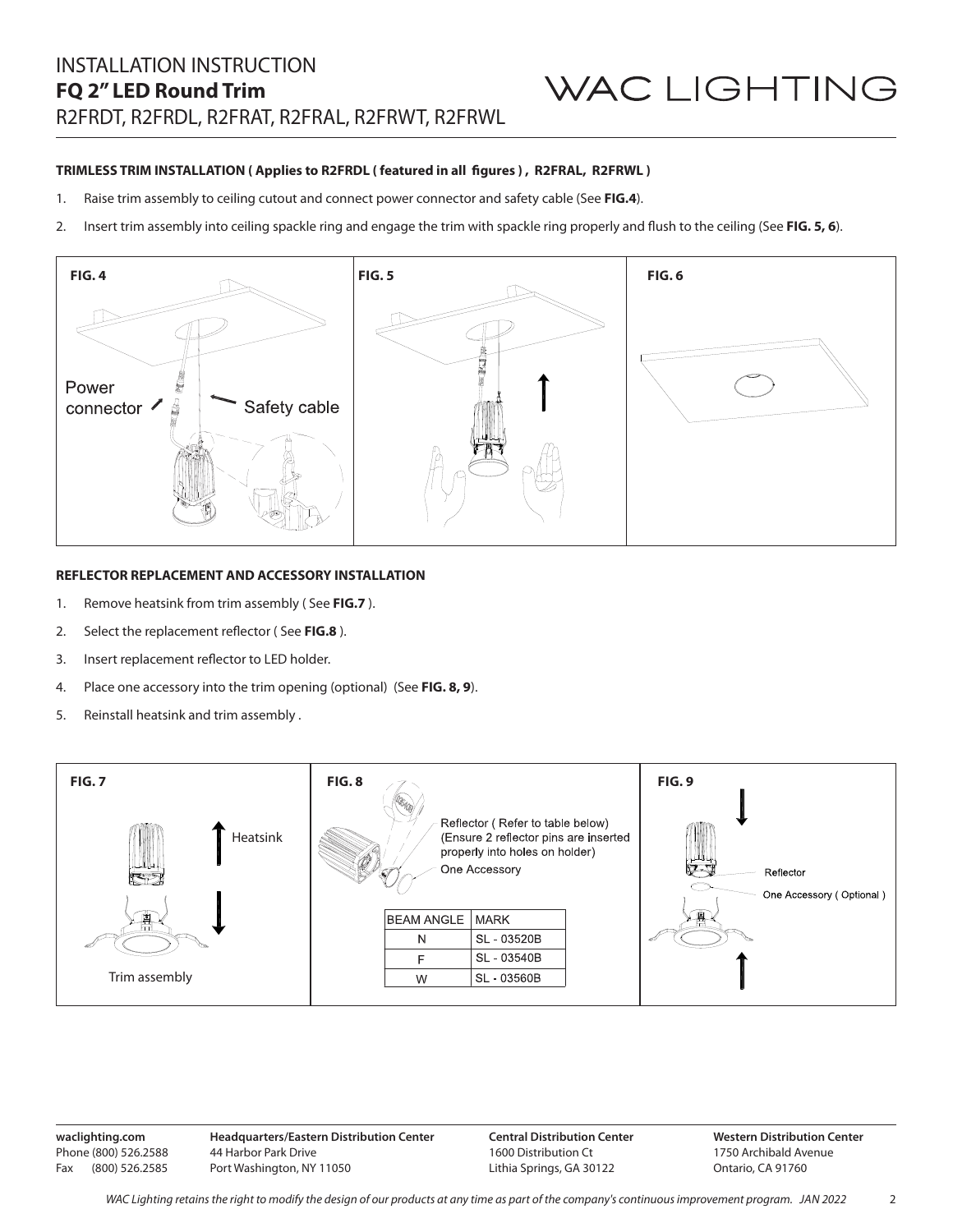#### **REPLACE THE LED ENGINE**

- 1. Power off fixture and let fixture cool down.
- 2. Remove trim from the trim assembly first, then the trim assembly from the ceiling or fixture aperture (See **FIG. 10**).
- 3. Disconnect wire connector and safety cable (See **FIG. 11**).
- 4. Remove the light engine from the trim assembly (See **FIG. 12**).
- 5. Remove the reflector from the light engine and insert it properly into LED holder of the replacement engine. Install the new engine on the trim ( See **FIG. 13**).
- 6. Connect power connector and safety cable, then reinstall the trim assembly inside fixture to complete (See **FIG. 14**).



**waclighting.com** Phone (800) 526.2588 Fax (800) 526.2585 **Headquarters/Eastern Distribution Center** 44 Harbor Park Drive Port Washington, NY 11050

**Central Distribution Center** 1600 Distribution Ct Lithia Springs, GA 30122

**Western Distribution Center**  1750 Archibald Avenue Ontario, CA 91760